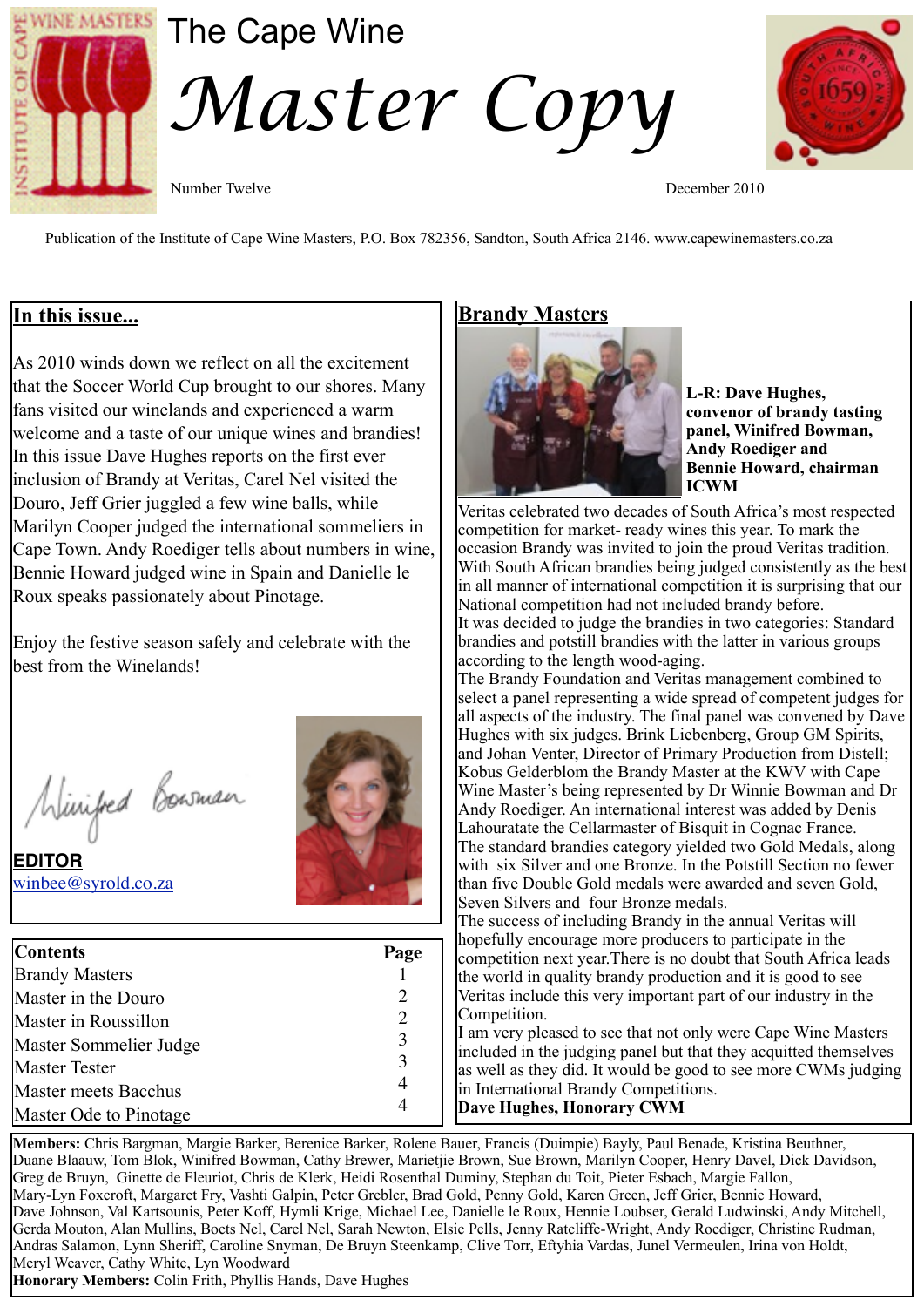# **Master in the Douro**



# **Carel Nel in the Douro Valley Jeff Grier**

This valley, some 150 km from Oporto, upstream in the Douro River, must be – with the Cape Winelands, the Mosel, Burgundy and Napa Valley – ranked as one of the most beautiful wine growing regions in the world. Wine growing has been vitally important to Portugal for hundreds of years. In Oporto a monument is dedicated to the riches of Portugal: the sea, the land, wine growing and the people.

Tourism is exploding in the Douro - hotels, wine shops and restaurants fill up with tourists from all over the world. A mere 20 years ago no electricity was available. 30 years ago it took more than 3 hours to drive though the narrow winding roads from Oporto to Pinhao. Today, with new highways the trip is completed in about 1½ hours. Visitors are enjoying not only the Ports, but also new sophisticated table wines. Gone are the old style red table wines. Many small producers are producing small-volume Single Quinta wines. Plenty of innovation comes from younger winemakers such as well-known Dirk Niepoort. At Quinta Roriz the Symingtons, in partnership with Bruno Prats, use Bordeaux style techniques to produce their impressive Chryseia from the Portuguese varieties T Naçional, T Francesa and Tinta Roriz. The Symington family own about 23% of the total Port market – a production of about 10 mil cases annually. And that was before they bought Cockburns! Port production is increasingly concentrated among the big players, Cruz, Symington and Taylors/Fonseca/Croft. Charles Symington has taken over the responsibility of winemaking from his father, Peter, upon his retirement. Peter, a walking encyclopedia of wine experience, started his career in 1964. Peter and Charles produced the stunning 2007 Dow which scored a 100 points in *The Wine Spectator*.

When asked why the Symington, Guimaraens and Niepoort families are so successful in tough economic conditions - the answer lies in their love of the Douro, long-term commitment and hard work. It is not uncommon to work 7 days a week during the 5 week harvest, with the highest volume of grapes coming in on Sundays and picked by family growers.

Team Nel were guests of the Symington family at Quinta Bomfin. Discussions were had about Port trends, especially the growing new Pink Port. Some expect the style to bring new young Port drinkers to the market, while others feel it may tarnish the image of Port. Another topic was the production of Vintage Ports amongst serious Vintage Port Producers. Increasing appreciation exists for tradition: mixed vineyards, l*agars* with or without robotic treading, no irrigation, terracing and cultivars that have lost favour, . During the Nels' three day stay Old Vintage Ports, including some from Boplaas, were opened every night. Both Peter Symington and Dirk Niepoort were amazed at the deep black colour and the fruit intensity of the 2006 Boplaas Reserve. Dirk Niepoort also opened a bottle of 1863 Niepoort Port. "This lovely old Port was still in perfect condition and it showed why Port is a drink for Kings." **Carel Nel, CWM**

### **Master in Roussillon**



Life in Wine remains exciting but the economy is creating greater demands on producers to maintain their position. The escalation in wine related activity means we all have to improve our delegation skills. This was never a strength of mine but I am learning and handing over responsibility was critical in October 2010.

We had a hectic week leading up to the CWG Auction on October 2nd. That night I flew to France for the Domaine Grier harvest in Roussillon and on the 22nd October I returned to Villiera before all the fermentations were complete. Obviously I had to delegate on both sides and due to supremely competent staff it was easy.

Our French harvest was controlled by our new French winemaker, Raphael Graugnard, assisted by two young South Africans looking for an overseas experience. I was an extra hand but most importantly, I assisted with decisions, motivated the staff and did a lot of tasting.

Generally it was a wet year in Europe although it was dry in Roussillon and quality was way above average. Ripening occurred gradually and we achieved perfect phenolic ripeness on the Maccabeu, Syrah and Grenache. The Carignan ripens late and it was the first year that we had an opportunity to push the limits. Previously we had a South African team that had to get back here and the Carignan was often picked a bit early in order to finish on time. This year we had a French winemaker in place and we could wait, provided the weather played along. On Friday the 8<sup>th</sup> of October we checked the last of the Carignan and decided it required 2 or 3 more days for perfect ripeness. A bit of rain was forecast and on the Sunday it began raining but it didn't stop until 3 days later. By then we had recorded over 200mm of rain. The river bordering our property was flooding and it was impossible to get a vehicle into the vineyard. Needless to say, the remaining crop took a big knock but a week later we were picking and the result is better than expected.

When we started in Roussillon we were advised to take out insurance against weather, mainly hail, because storms, especially at the *Equinox* can do a lot of damage. They even have a name for the occurrence we experienced. It is the *Aquat*, caused by cool Autumn air off the Pyrenees meeting the warmer air mass above the Mediterranean. Although rain is always experienced around the Equinox, flooding occurs every 15 to 20 years.

The insurance cover protects you from loss of volume not quality but we were advised to claim and after a lot of negotiation by our vineyard manager on our behalf, we received a small payout.

It was all very exciting and a new experience for me and the wine was better than expected. Even after experiencing the flood I believe the risk of attempting to achieve phenolic ripeness is worth taking. **Jeff Grier, CWM**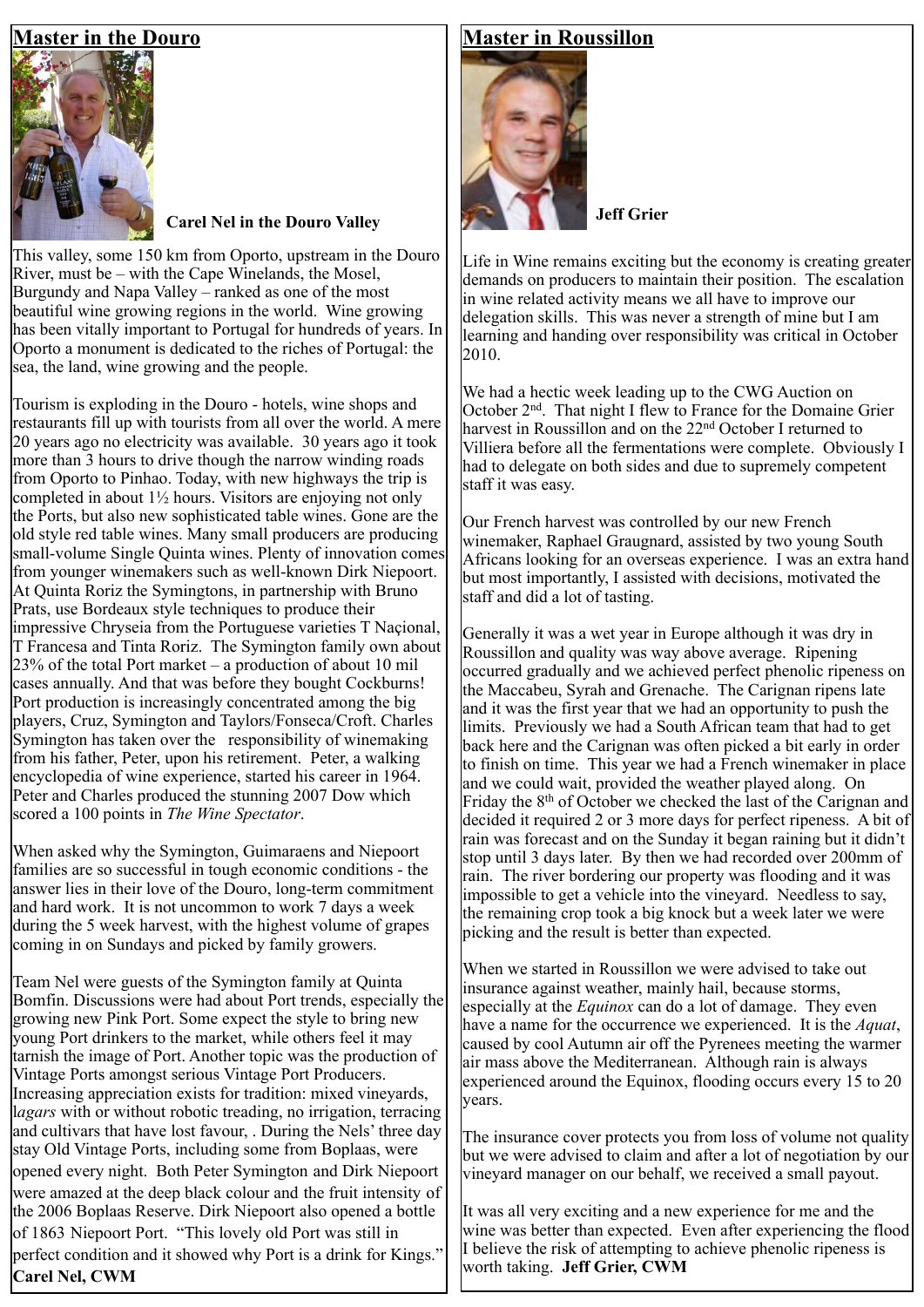## **Master Sommelier Judge**



**Marilyn Cooper**

What an honour it was to be invited to be a judge as part of an international panel, at WOSA's Sommelier World Cup held in Paarl. Among the judges was Hans Jurgen from the German Wine School. A letter of collaboration with the Cape Wine Academy was signed, ensuring that our Cape Sommelier program keeps up to world standards.

Sue Birch, the organiser summed up the objectives of the competition: "The idea for the competition, came about in the run-up to the 2010 FIFA World Cup. We wanted to capitalise on the international focus on South Africa and the soccer tournament in the lead-up to the games by creating a contest for professionals to test their understanding of South African wines. Contestants, all of whom had to be full-time employees of restaurants or hotels, were put through a series of examinations in their home countries to assess their understanding of our wine styles and what makes our offerings distinctive and unique. The national winner of each country was then flown to South Africa and spent a week visiting the Winelands, meeting winemakers and dining in some of the Cape's finest exciting restaurants."

There were twelve finalists from around the world. Each finalist spent a week visiting various wineries in South Africa as their prize. They were all enormously impressed by the quality of our wines, as well as the hospitality of the producers.

The competition took the form of a written examination, blind tasting and a practical, which involved each candidate offering and serving SA Cap Classique, with the opportunity of up selling. At the end of this round four finalists remained. The final three practical examinations took place on stage in front of an audience of 140. WOSA had invited estate owners, restaurateurs, press, sommeliers and industry players to participate and experience the judging.

Three scenarios were presented to the candidate e.g. "This is a birthday celebration for first-time guests in South Africa, wanting to enjoy a South African inspired menu, only South African wines from different regions/wards and grape varieties to be used, as they would like to learn more about South African wine".

Christopher Bates (USA), the winner, was outstanding. He was technically correct on all levels – which way to move around the table, lighting the candles, offering and pouring wine and water. His food knowledge gave him the edge - only two candidates knew the difference between an artichoke and a Jerusalem artichoke.

I must congratulate WOSA on a wonderful event and hope that this competition takes place again in the future.

#### **Marilyn Cooper, CWM**

#### **Master Tester**



**Andy Roediger**

Phenolic ripeness (PR) according to the method set out by Glories in the late 1980's is employed in South Africa to gather more information about the ripening grapes during the season. It is an additional tool that can be used to confirm various aspects of the grapes which are found by tasting. PR, however, puts numbers to various measurables and thus can easier be ranked and compared to either different regions or different vintages.

The main measurables are the seed and skin tannins and the percentage contribution these tannins make to the total number of phenolics, expressed as "Mp%". Besides the tannins, the quantity of anthocyanins  $(ac)$  - the colourants and flavourants, are measured as well as how easily these are liberated under wine making conditions expressed as "Ea" (ripeness). Thus the ripeness as well as the quality of the grapes can be achieved in numeric terms. This will lead to a quantitative measurement of the suitability of terroir to the grape as well as yield some outcomes on viticultural practices employed in the vineyard. So grape ripening in a particular season becomes a numbers game. The 2010 vintage showed some interesting results in terms of the numbers game:

| <b>SHIRAZ</b>           | 2009 | 2010 | <b>Ripeness</b> |
|-------------------------|------|------|-----------------|
| Ea $(%)$                | 52   | 58   | $>60$           |
| Blocks with $> 2g/L$ ac | 28   | 66   |                 |
| Ave skin tannin         | 37   | 43   | 35-40           |
| Ave seed tannin         | 11   | 14   | 15              |
| $MP(\%)$                | 16   | 20   | $20$            |
| <b>MERLOT</b>           | 2009 | 2010 | <b>Ripeness</b> |
| Ea $(\%)$               | 55   | 56   | >60             |
| Blocks with $> 2g/L$ ac | 30   | 12   |                 |
| Ave skin tannin         | 37   | 35   | 35-40           |
| Ave seed tannin         | 19   | 22   | 16-22           |
| $MP(\%)$                | 20   | 22   | $<$ 20          |
| <b>CAB SAUVIGNON</b>    | 2009 | 2010 | <b>Ripeness</b> |
| Ea $(\%$                | 48   | 59   | >60             |
| Blocks with $> 2g/L$ ac | 70   | 69   |                 |
| Ave skin tannin         | 40   | 40   | $35 - 40$       |
| Ave seed tannin         | 15   | 14   | 15              |
| $MP(\%)$                | 20   | 22   | $20$            |
| <b>CAB FRANC</b>        | 2009 | 2010 | <b>Ripeness</b> |
| Ea $(\%$                | 57   | 60   | $>60$           |
| Blocks with $> 2g/L$ ac | 5    | 6    |                 |
| Ave skin tannin         | 33   | 34   | 30-40           |
| Ave seed tannin         | 24   | 30   | $22 - 25$       |
| $MP(\%)$                | 22   | 26   | $20$            |

The 2010 vintage thus was clearly a Shiraz vintage in South Africa as can be seen by the increased number of quality blocks sampled, yet the tannin count was almost 20 per cent higher than in 2009. Merlot could not keep up the excellent quality that was achieved in 2009. Cabernets Sauvignon and Franc were equal in quality in 2010 and 2009, while a greater ripeness was achieved as is indicated by the higher anthocyanin extraction as represented by "Ea". All red grape varieties showed a better extraction in 2010. **Andy Roediger, CWM**